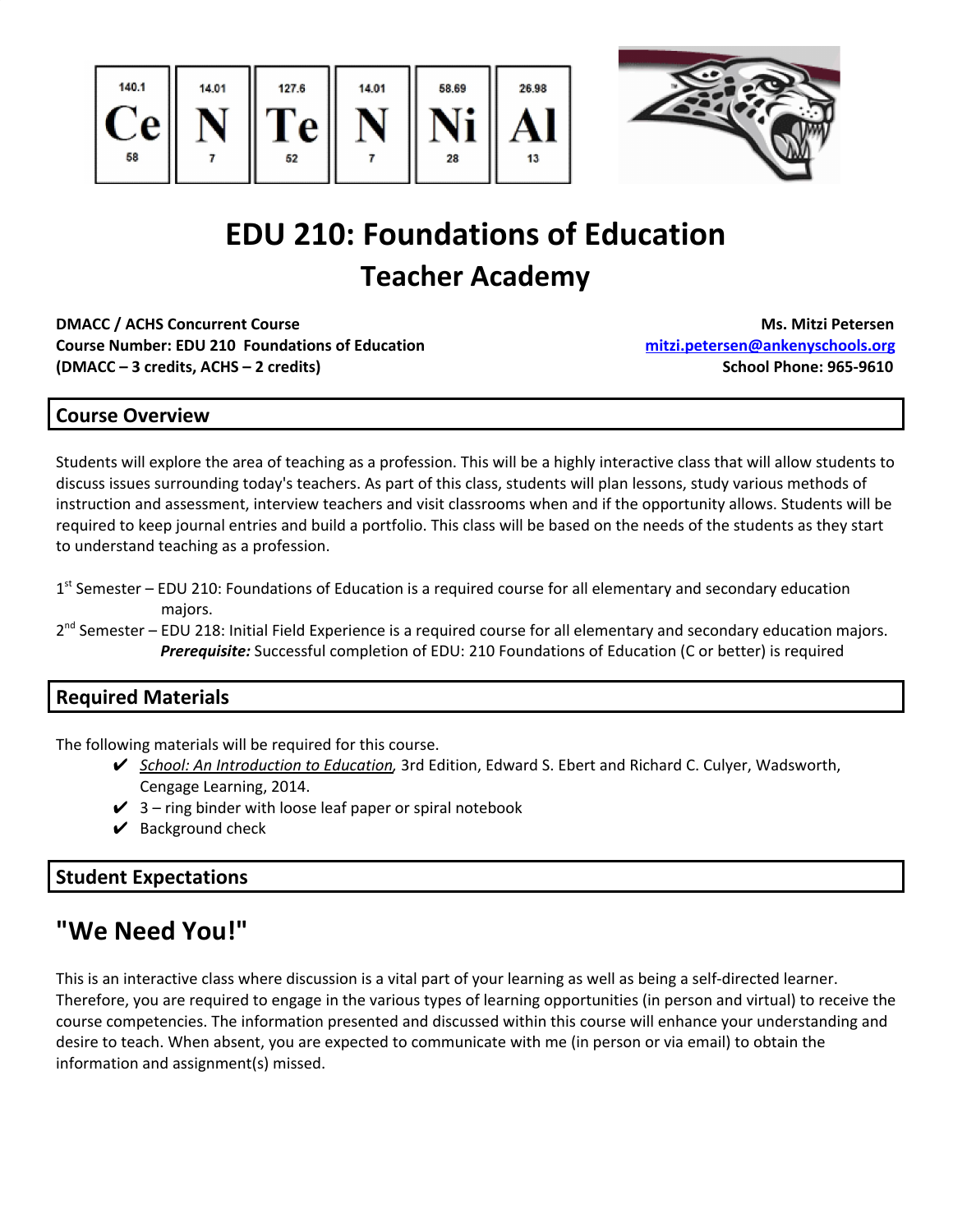## **Communication**

**Contacting Me**: If at any time you have questions or need support, please speak with me in person as soon as possible. If we are not able to speak in person, please email me. I will make every effort to respond to your message within 24-48 hours.

Checking In: You are expected to check your school email and our Google Classroom every day (Monday-Friday). Maintaining a consistent line of communication will be crucial to your success as you complete this course.

**Concerns, Questions, and Clarifications:** Please reach out to me as soon as possible if factors related to class (or outside of class) are interfering with your success. I am committed to your success in this course, but the responsibility for that success is ultimately on you.

## **Classroom Conduct**

- $\checkmark$  Students will follow conduct rules and policies as outlined in class. Misconduct will not be tolerated. Refer to the ACHS handbook for detailed school rules.
- $\vee$  Cell phones and other electronic devices are to be silenced and put away at all times during class, unless otherwise instructed, and left off site during the placement experience.

**Netiquette:** When participating in a virtual hybrid course, it's important to follow netiquette standards (online etiquette) to ensure a safe, collaborative environment. Remember that digital communication reflects your personal and professional character.

- **● When communicating digitally (via email, Remind, etc.), please:**
	- Always assume positive intent from teachers and classmates
	- Use a positive, respectful, and professional tone
	- Use complete sentences and ensure correct spelling and punctuation
	- Use your first and last name at the end of the email
	- Review your message for clarity and accuracy before sending
- **● When video conferencing, please:**
	- Wear school appropriate clothing
	- Ensure your background is appropriate
	- Go somewhere without distractions
	- Refrain from eating
	- Mute your sound unless it is your turn to speak

## **Grading Scale**

| Minimum<br>Percent | Letter Grade | Minimum<br>Percent | Letter Grade |
|--------------------|--------------|--------------------|--------------|
| 92.5               | A            | 72.5               |              |
| 89.5               | А-           | 69.5               |              |
| 86.5               | B+           | 66.5               | D+           |
| 82.5               | в            | 62.5               |              |
| 79.5               | B-           | 59.5               | D-           |
| 76.5               | C+           | $<$ 59.5           |              |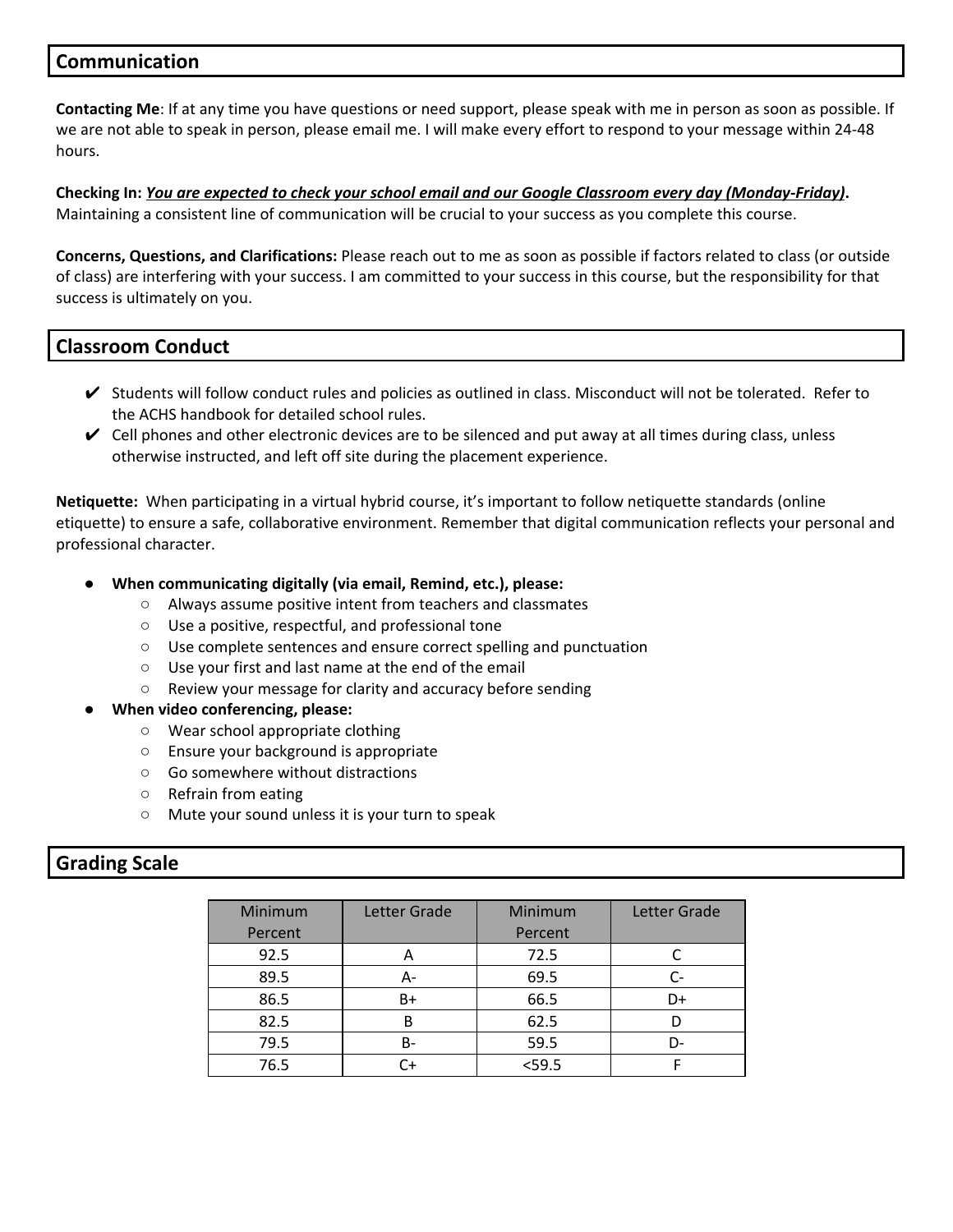## **Grading Practices**

**Your course grade** is determined as follows:

#### **Teacher Portfolio**

All students will complete a portfolio as part of this class. Portfolios should show what has been accomplished in teacher preparation to this point. You will be expected to include an artifact and professional reflection for the InTASC standards addressed in this course. This will be discussed during class. You must earn a 72.5% or higher on your portfolio in order to pass this class and progress to EDU 218: *Initial Field Experience.*

#### **Placement**

Placements will occur when and if the opportunity allows. Details regarding procedures and guidelines will be discussed at that time.

The work habits/behavior standards are for grades 6-12 courses in our district. These work habits/behavior standards will be reported throughout the semester and are as follows:

- Organization and Readiness
- Productivity and Accountability
- Collaboration Skills

We will be using the following performance levels:

| <b>Performance Levels for Work Habits/Behavior Standards</b> |                                 |                       |             |  |
|--------------------------------------------------------------|---------------------------------|-----------------------|-------------|--|
| <b>MS</b>                                                    | PM                              | <b>DM</b>             | NE.         |  |
| Meets Standard                                               | <b>Partially Meets Standard</b> | Doesn't Meet Standard | No Evidence |  |

These descriptors are intended for feedback and communication and do not impact a student's GPA.

#### **Learning Opportunities**

There will be multiple and varied opportunities for you to practice skills, apply knowledge, review and build on past learning, and extend learning. You will assume more responsibility for your learning through opportunities to apply what you have learned to new situations or experiences.

Assignments are due the date/time specified by the instructor. We learn from each other in this course and when we all give 100% then we all benefit. Being prepared will be an expectation you will have of your students someday - it is important to practice that same expectation for yourself.

#### **Assessments**

#### **Formative Assessment:**

Formal and informal processes teachers and students use to gather evidence for the purpose of improving learning.

#### **Summative Assessment:**

Assessments that provide evidence of student achievement for the purpose of making a judgment about student competence or program effectiveness.

You will have multiple assessment opportunities to demonstrate higher levels of achievement. The opportunities may be initiated by your instructor or you, but always at the instructor's discretion.To ensure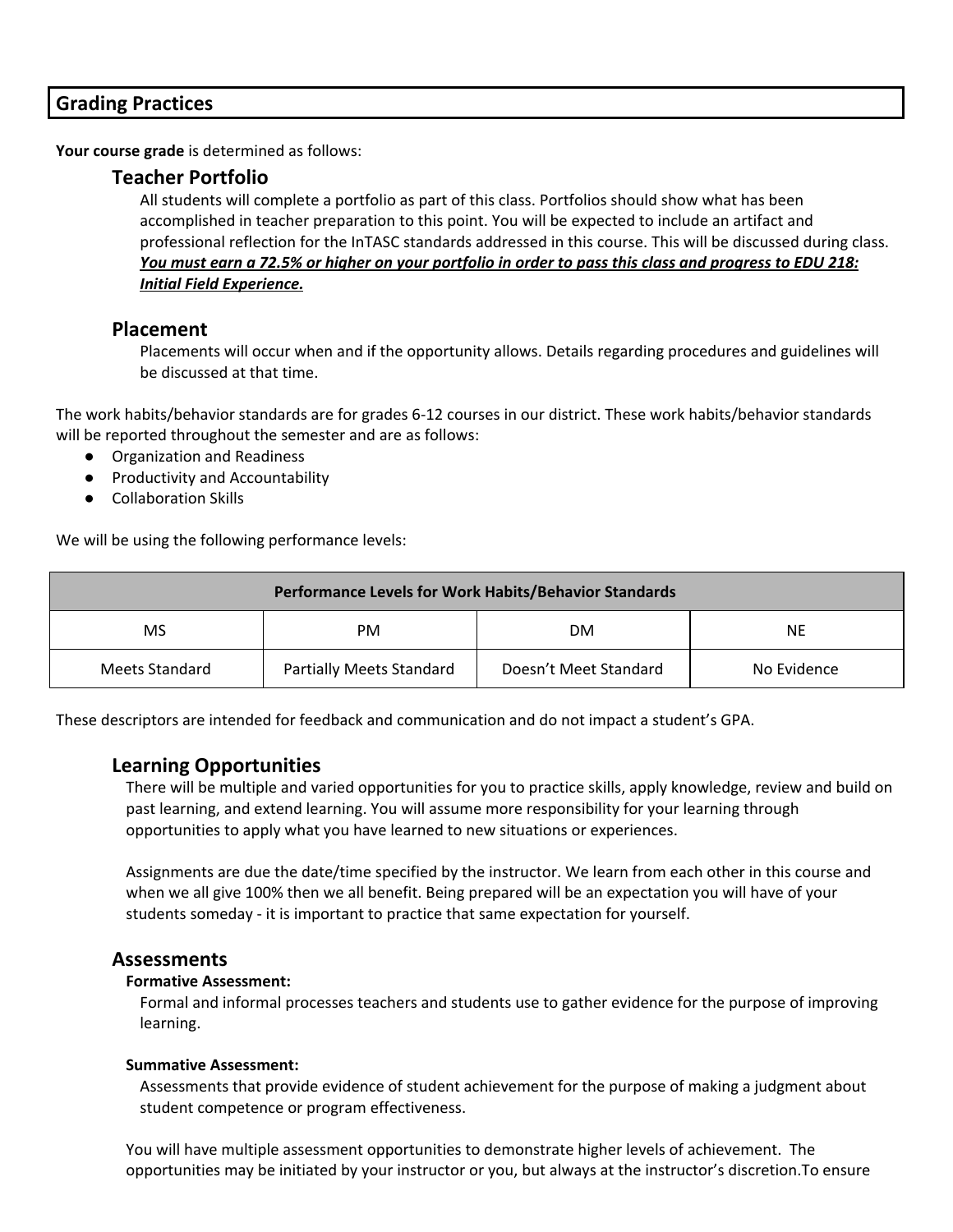that grades reflect progress toward and achievement of the standards/competencies, giving extra credit or bonus points will **NOT** occur in this class.

## **DMACC Course Competencies**

During this course the student will be expected to:

- 1. Analyze the historical events and individuals that have influenced the development of American Education.
	- 1. Identify individuals from past centuries that have made significant contributions to education.
	- 2. Illustrate the differences between early American Education and the current education system.
	- 3. Discuss early educational laws and policies and how/if they are still impacting education today.
- 2. Examine the professional aspects of teaching.
	- 1. Summarize the variety of roles a teacher has both at school and in the community.
	- 2. Describe ways a teacher can participate in professional development and the importance this has on quality instruction and teaching.
	- 3. Demonstrate an understanding of effective school characteristics that focus on improved student outcomes.
	- 4. Explain ways to effectively collaborate with administrators, colleagues, parents, and community members.
	- 5. Summarize the requirements needed to become a teacher including entrance and exit exams, GPA, and practicum/student teaching experiences.
- 3. Outline the governance, organization and support of the American Education system.
	- 1. Explain the organizational structure of the American public school.
	- 2. Discuss the support and funding provided to schools at a local, state, and federal level.
	- 3. Describe past and current trends in educational reform and how they impact teaching.
- 4. Investigate the legal aspects of teaching in the political structure of the American School.
	- 1. Review significant educational laws and the role they have played in the development of American Education.
	- 2. Discuss the importance of a professional code of ethics as it relates to teachers and administrators.
	- 3. Compare the legal rights and responsibilities of teachers and students including their right to "due process."
	- 4. Examine teacher's legal restrictions and freedoms.
- 5. Develop an appreciation for pedagogy as it relates to classroom management and instruction.
	- 1. Identify various instructional strategies used to achieve an optimal learning environment for all students.
	- 2. Compare various types of curriculum and effective ways to implement them.
	- 3. Describe ways educators differentiate instruction to accommodate student's social, physical and cognitive differences.
	- 4. Discuss your current strengths in teaching as well as areas you want to grow in professionally.
	- 5. Compare various methods of assessing student achievement and the importance of using multiple methods to get the best overview of student learning.
- 6. Summarize Educational Philosophies and the influence they have on teaching.
	- 1. Name and explain the schools of philosophy.
	- 2. Identify various educational philosophies and their influence on classroom instruction.
	- 3. Develop and articulate a personal philosophy of education.
- 7. Explain the influence societal issues have on American Education.
	- 1. Develop an appreciation for the complicity and diversity of the American student population.